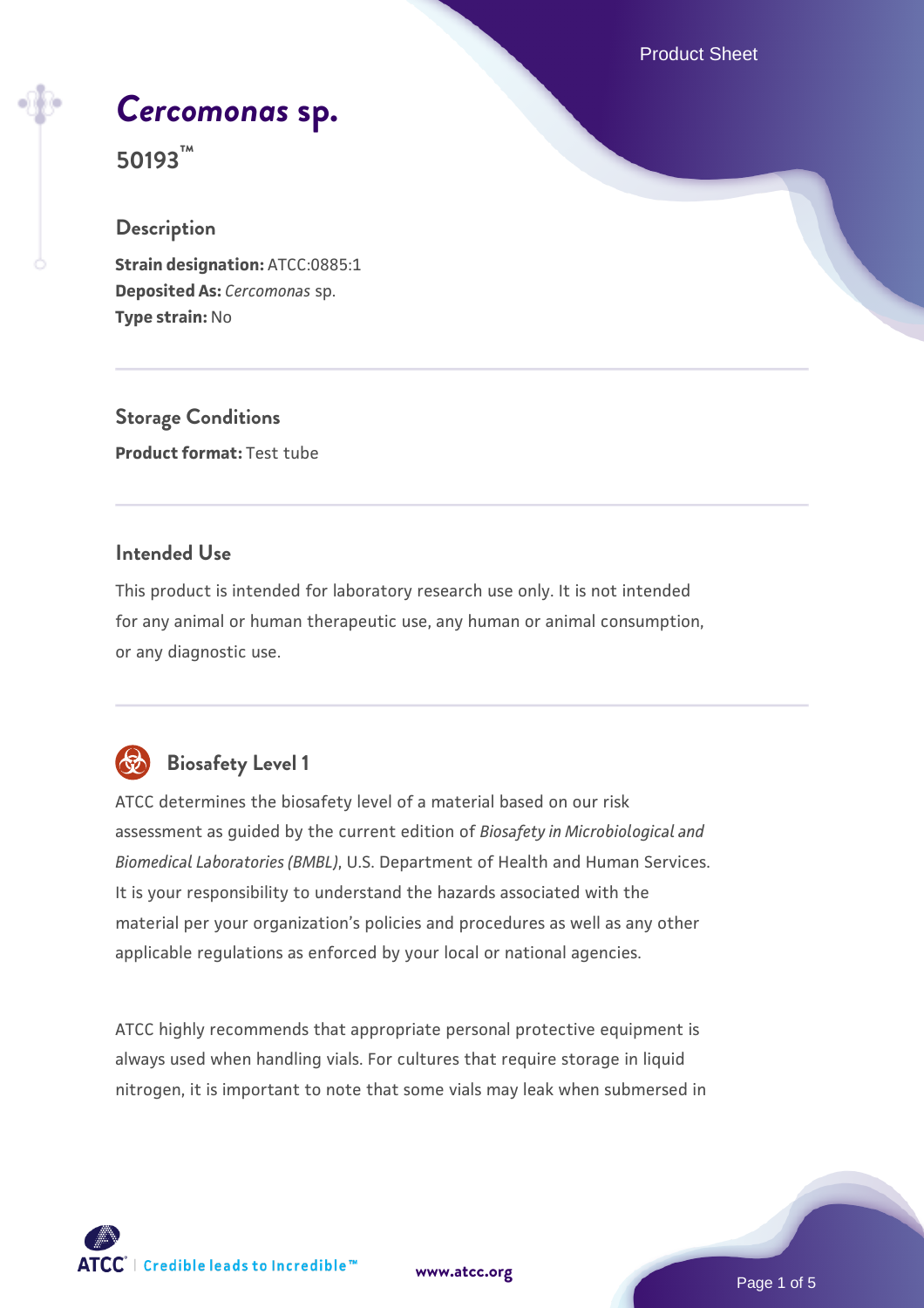liquid nitrogen and will slowly fill with liquid nitrogen. Upon thawing, the conversion of the liquid nitrogen back to its gas phase may result in the vial exploding or blowing off its cap with dangerous force creating flying debris. Unless necessary, ATCC recommends that these cultures be stored in the vapor phase of liquid nitrogen rather than submersed in liquid nitrogen.

# **Certificate of Analysis**

For batch-specific test results, refer to the applicable certificate of analysis that can be found at www.atcc.org.

#### **Growth Conditions**

**Medium:**  [ATCC Medium 802: Sonneborn's Paramecium medium](https://www.atcc.org/-/media/product-assets/documents/microbial-media-formulations/8/0/2/atcc-medium-802.pdf?rev=73d25dbdd49b44529c8ac49753787d74) **Temperature:** 25°C **Incubation:** grown with Enterobacter aerogenes ATCC 13048 and mixed bacteria

### **Material Citation**

If use of this material results in a scientific publication, please cite the material in the following manner: *Cercomonas* sp. (ATCC 50193)

#### **References**

References and other information relating to this material are available at www.atcc.org.

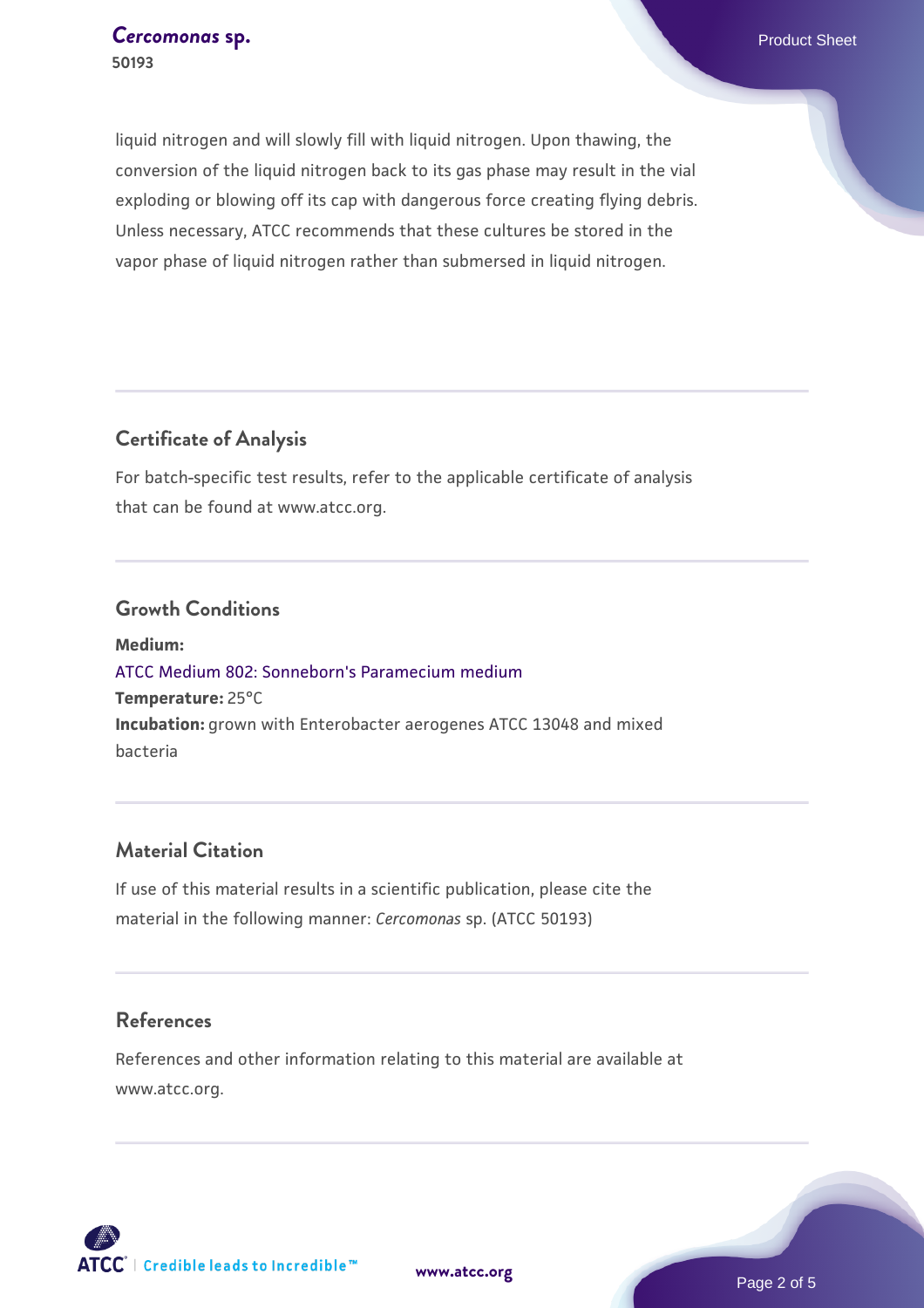*[Cercomonas](https://www.atcc.org/products/50193)* **[sp.](https://www.atcc.org/products/50193)** Product Sheet

**50193**

## **Warranty**

The product is provided 'AS IS' and the viability of ATCC® products is warranted for 30 days from the date of shipment, provided that the customer has stored and handled the product according to the information included on the product information sheet, website, and Certificate of Analysis. For living cultures, ATCC lists the media formulation and reagents that have been found to be effective for the product. While other unspecified media and reagents may also produce satisfactory results, a change in the ATCC and/or depositor-recommended protocols may affect the recovery, growth, and/or function of the product. If an alternative medium formulation or reagent is used, the ATCC warranty for viability is no longer valid. Except as expressly set forth herein, no other warranties of any kind are provided, express or implied, including, but not limited to, any implied warranties of merchantability, fitness for a particular purpose, manufacture according to cGMP standards, typicality, safety, accuracy, and/or noninfringement.

# **Disclaimers**

This product is intended for laboratory research use only. It is not intended for any animal or human therapeutic use, any human or animal consumption, or any diagnostic use. Any proposed commercial use is prohibited without a license from ATCC.

While ATCC uses reasonable efforts to include accurate and up-to-date information on this product sheet, ATCC makes no warranties or representations as to its accuracy. Citations from scientific literature and patents are provided for informational purposes only. ATCC does not warrant that such information has been confirmed to be accurate or complete and the customer bears the sole responsibility of confirming the accuracy and completeness of any such information.

This product is sent on the condition that the customer is responsible for and assumes all risk and responsibility in connection with the receipt, handling,

**[www.atcc.org](http://www.atcc.org)**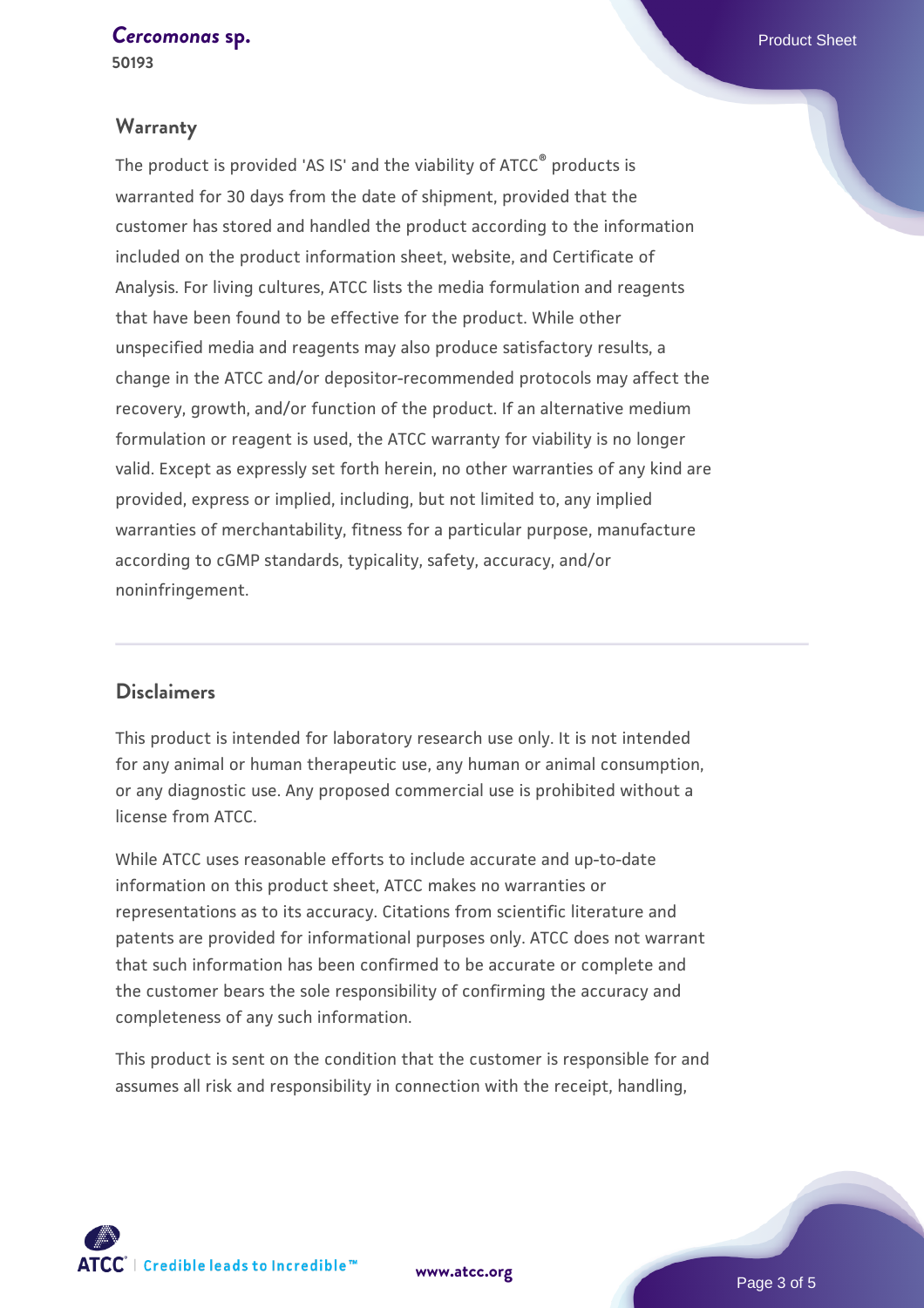storage, disposal, and use of the ATCC product including without limitation taking all appropriate safety and handling precautions to minimize health or environmental risk. As a condition of receiving the material, the customer agrees that any activity undertaken with the ATCC product and any progeny or modifications will be conducted in compliance with all applicable laws, regulations, and guidelines. This product is provided 'AS IS' with no representations or warranties whatsoever except as expressly set forth herein and in no event shall ATCC, its parents, subsidiaries, directors, officers, agents, employees, assigns, successors, and affiliates be liable for indirect, special, incidental, or consequential damages of any kind in connection with or arising out of the customer's use of the product. While reasonable effort is made to ensure authenticity and reliability of materials on deposit, ATCC is not liable for damages arising from the misidentification or misrepresentation of such materials.

Please see the material transfer agreement (MTA) for further details regarding the use of this product. The MTA is available at www.atcc.org.

# **Copyright and Trademark Information**

© ATCC 2021. All rights reserved.

ATCC is a registered trademark of the American Type Culture Collection.

# **Revision**

This information on this document was last updated on 2021-05-19

# **Contact Information**

ATCC 10801 University Boulevard Manassas, VA 20110-2209 USA